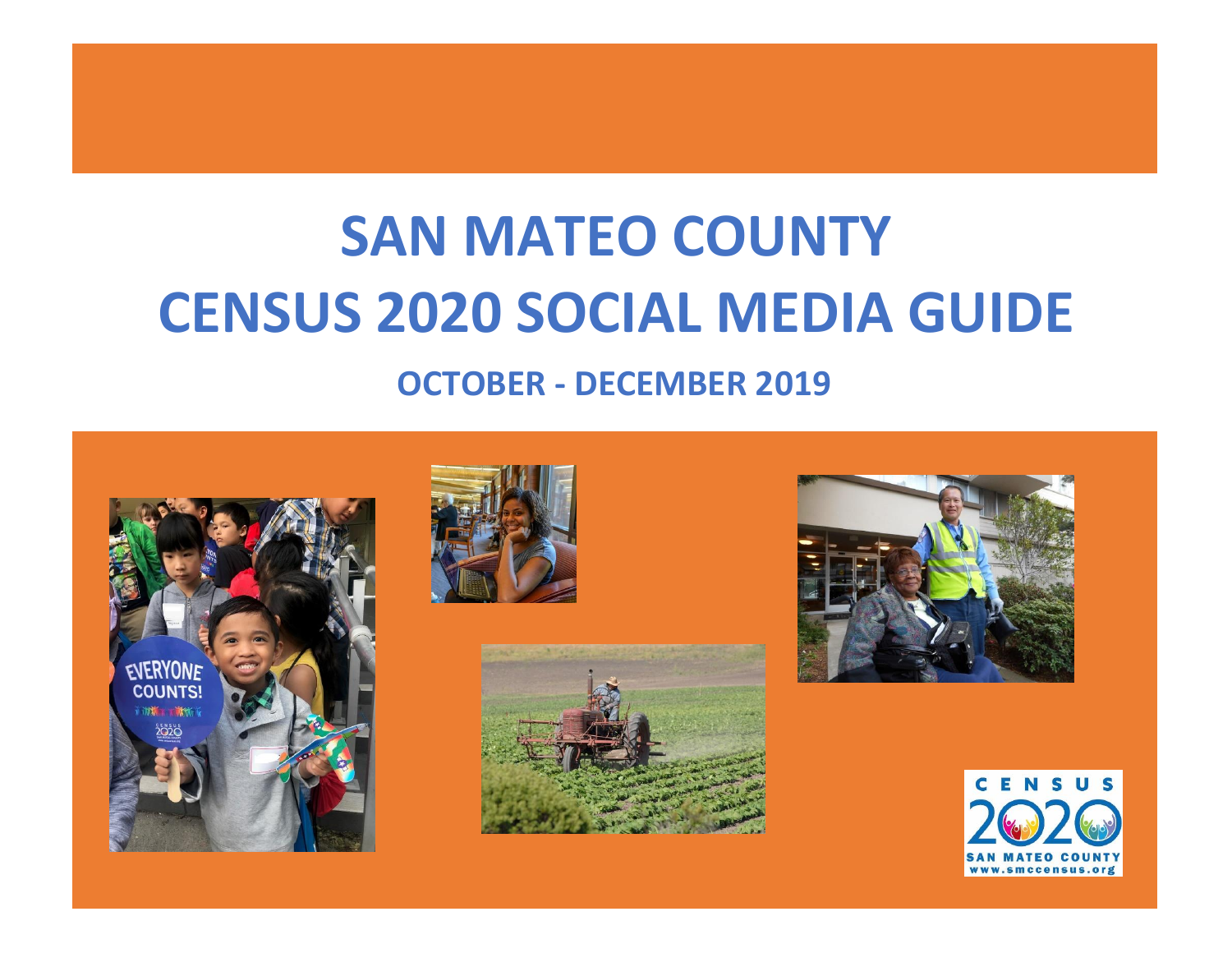

#### **BACKGROUND**

The next national census is less than a year away. Every 10 years, the federal government is required to count each and every person living in the country – regardless of citizenship status, age, or criminal history. Ensuring a complete and accurate count in Census 2020 is critical for many reasons.

The decennial census serves as the cornerstone of our democracy and is written into the U.S. Constitution. It was included to ensure that everyone is equally represented in our political system and government resources are allocated fairly. It is also used to make important community and business decisions.

There is a lot at stake for San Mateo County residents in the upcoming Census 2020. If we don't have an accurate count, we won't have adequate representation in state and national government or get our fair share of funding for services that residents rely on. Critical community programs will be affected, like public libraries, early childhood education, school lunch programs, health services, and affordable housing. Traffic will get worse and public transportation will fall short of demand. Planning for natural disasters and emergencies will miss their mark.

That's why it's important that EVERYONE participates in Census 2020.

**We need your help to make sure residents across San Mateo County understand what census is, why it matters, and how to participate. We are asking all partners to regularly share information via social media to educate, motivate, and activate residents.**

- **At least one post per week**
- **Share and comment on San Mateo County census-related posts**

**Please tailor the messaging and sample posts in this guide for the residents you serve to make them relevant and compelling.**

This guide provides:

- Census 2020 communication phases (April 2019 May 2020)
- Census 2020 key messages
- Ideas for generating content and increasing engagement on social media
- Resources on how to respond and engage with audiences on social media
- Sample messages for October December 2019 (Phase 2)

Sample messages for subsequent communication phases will be added in December 2019.

Additional outreach resources, including talking points, FAQ, factsheets, and videos are available on:<https://cmo.smcgov.org/census-2020-outreach-resources>

If you have any questions, please email [SMC\\_Census@smcgov.org.](mailto:SMC_Census@smcgov.org)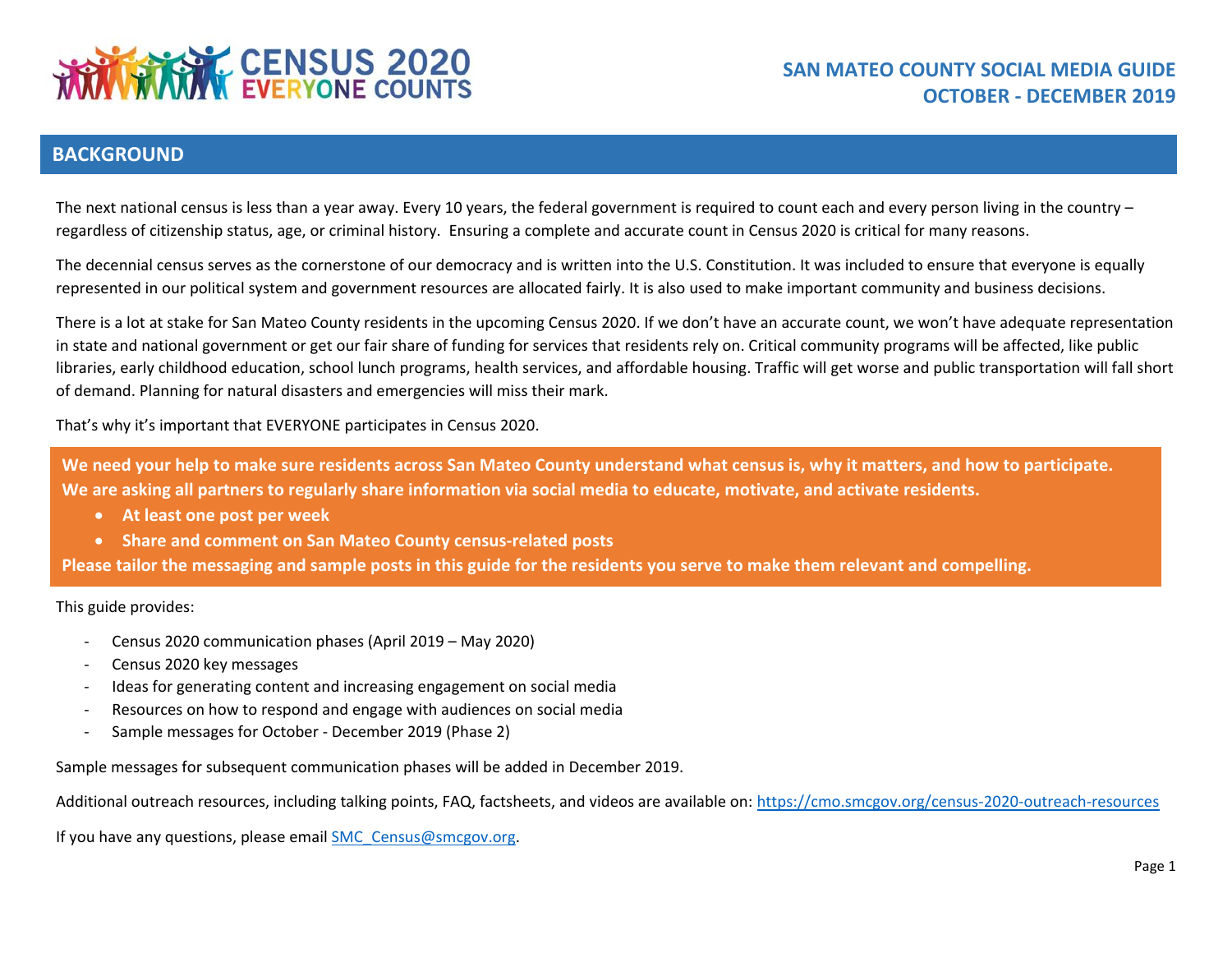

### **SAN MATEO COUNTY SOCIAL MEDIA GUIDE OCTOBER - DECEMBER 2019**

#### **CENSUS 2020 COMMUNICATION PHASES**

| <b>APRIL - SEPTEMBER 2019</b>                                                                                                                                                                                                                                                                                                                                                      | <b>OCTOBER - DECEMBER 2019</b>                                                                                                                                                                                                                                                                                                                                                         | <b>JANUARY-MARCH 2020</b>                                                                                                                                                                                                                                                                                                                                                                                  | <b>APRIL - MAY 2020</b>                                                                                                                                                                                                                                                                                                |
|------------------------------------------------------------------------------------------------------------------------------------------------------------------------------------------------------------------------------------------------------------------------------------------------------------------------------------------------------------------------------------|----------------------------------------------------------------------------------------------------------------------------------------------------------------------------------------------------------------------------------------------------------------------------------------------------------------------------------------------------------------------------------------|------------------------------------------------------------------------------------------------------------------------------------------------------------------------------------------------------------------------------------------------------------------------------------------------------------------------------------------------------------------------------------------------------------|------------------------------------------------------------------------------------------------------------------------------------------------------------------------------------------------------------------------------------------------------------------------------------------------------------------------|
| <b>AWARENESS &amp; SUPPORT</b>                                                                                                                                                                                                                                                                                                                                                     | <b>ENGAGEMENT &amp; EDUCATION</b>                                                                                                                                                                                                                                                                                                                                                      | <b>MOTIVATION &amp; PERSUASION</b>                                                                                                                                                                                                                                                                                                                                                                         | <b>COMPLETION SUPPORT</b>                                                                                                                                                                                                                                                                                              |
| Obtain support of local community<br>leaders and trusted messengers<br>Increase awareness through existing<br>networks, channels, and programs                                                                                                                                                                                                                                     | Increase understanding of the value<br>of Census 2020 and importance of<br>everyone being counted<br>through <b>broad</b> media and community<br>outreach                                                                                                                                                                                                                              | Motivate residents to respond and<br>address questions/concerns<br>through targeted media<br>and community outreach                                                                                                                                                                                                                                                                                        | Remind residents to complete the<br>census in their preferred format<br>Support residents in completing the<br>census through digital access, language<br>support, and help desk                                                                                                                                       |
| <b>KEY MESSAGES</b><br>Every 10 years, the federal<br>government is required to count<br>every person residing in the U.S.<br>through a national census.<br>Ensuring an accurate count in Census<br>2020 is essential because it affects<br>political representation, funding for<br>critical programs, and decisions<br>made by local governments,<br>businesses, and nonprofits. | <b>KEY MESSAGES</b><br>There is a lot at stake with Census<br>2020 for all of us.<br>If some residents are not<br>counted, their voices will not<br>be heard and their needs will not be<br>considered.<br>Critical community programs will be<br>affected, like public libraries, early<br>childhood education, school lunch<br>programs, health services, and<br>affordable housing. | <b>KEY MESSAGES</b><br>Standing up for the count is one of<br>the most powerful things you can<br>do to support your community.<br>It is the best way to ensure that<br>the diverse voices across the<br>county are heard, growing needs<br>are met, and the right programs<br>and services are available.<br>Without an accurate count, the<br>programs and services you rely on<br>may not be available. | <b>KEY MESSAGES</b><br>You can now complete the census form<br>online, on paper, or by phone in<br>different languages.<br>If you need help filling out the form,<br>there is support.<br>The information you give to the Census<br>Bureau will be confidential (protected<br>by law) and only reported as statistics. |
| <b>CALLS TO ACTION</b><br>Join complete count efforts.<br>Learn more about Census 2020.                                                                                                                                                                                                                                                                                            | <b>CALL TO ACTION</b><br>Learn more about how Census 2020<br>will affect your community.                                                                                                                                                                                                                                                                                               | <b>CALL TO ACTION</b><br>Pledge to participate in Census<br>2020.                                                                                                                                                                                                                                                                                                                                          | <b>CALL TO ACTION</b><br>Complete your census form now and<br>encourage everyone you know to fill it<br>out.                                                                                                                                                                                                           |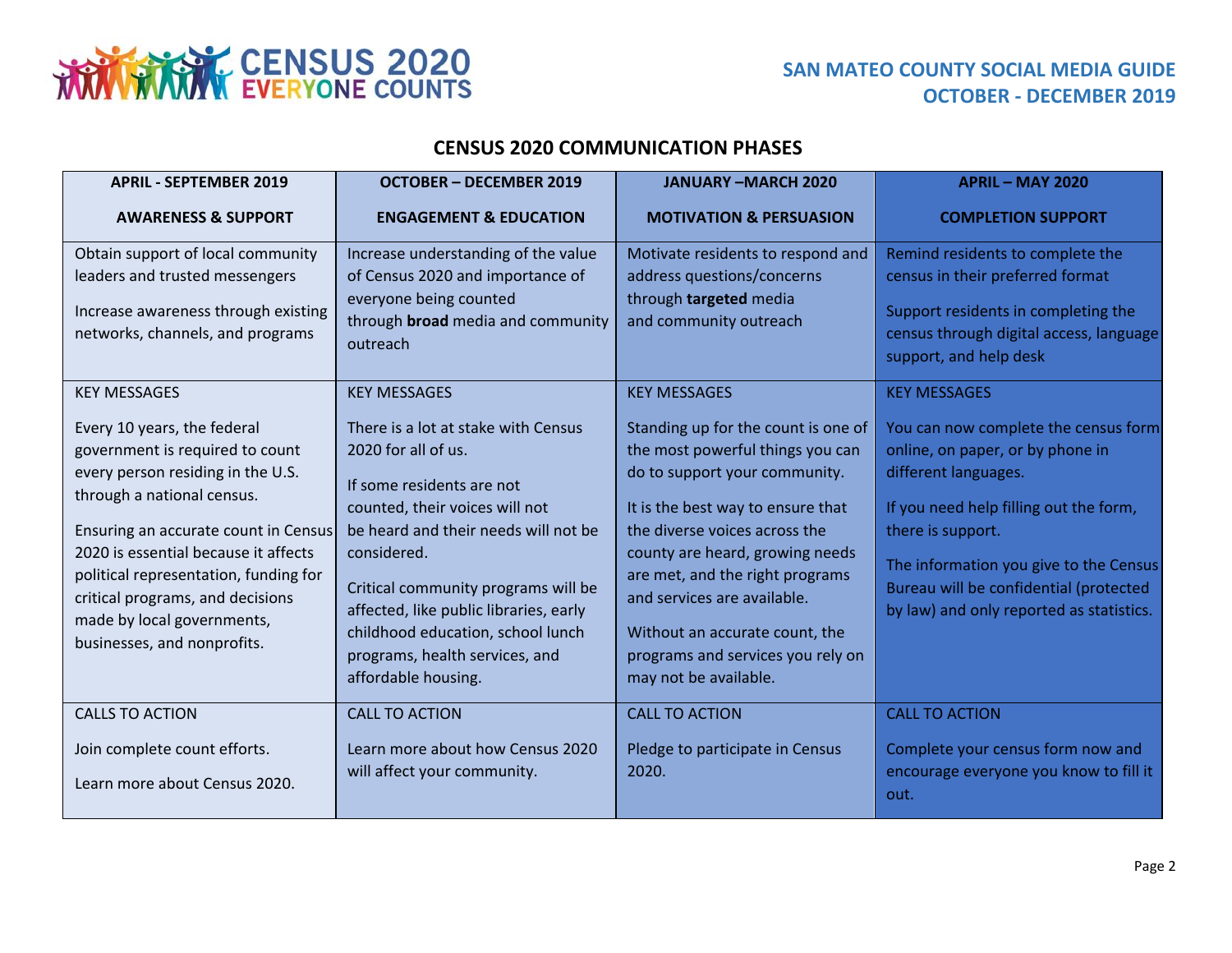

#### **CENSUS 2020 KEY MESSAGES**

- 1. Every 10 years, the federal government is required to count every person residing in the U.S. (regardless of age, immigration status, or criminal history) through a national census. April 1, 2020 is our next National Census Day.
- 2. Ensuring an accurate count in Census 2020 is essential because it affects political representation, funding for critical programs, and decisions made by civic, business, nonprofit, and community leaders.
- 3. If San Mateo County has an undercount in Census 2020, critical community programs will be affected, like public libraries, early childhood education, school programs, health services, and affordable housing.
- 4. Without an accurate Census 2020 count, services we rely on may not be available, traffic could get worse, and public safety could be compromised.
- 5. Making sure everyone you know participates in the Census 2020 count is the best way to ensure that diverse voices across San Mateo County are heard, growing needs are met, and the right programs and services are available.
- 6. The Census 2020 questionnaire will ask basic questions about each person living in the household (name, age, sex, race/ethnicity). It will NOT ask about citizenship or immigration status.
- 7. Residents will be able to complete the Census 2020 questionnaire starting in late March 2020, either online, on paper, or by phone in English and other languages. Households that don't respond on their own will be visited by Census Bureau workers starting in May 2020 for in-person interviews.
- 8. Household and individual information provided on the Census 2020 questionnaire is strongly protected by law. Names, addresses, and other personal details will not be shared.
- 9. The Census Bureau takes many steps to protect the privacy of the information they collect. The Census Bureau only reports data as statistics and does not share personal information with any other government agencies.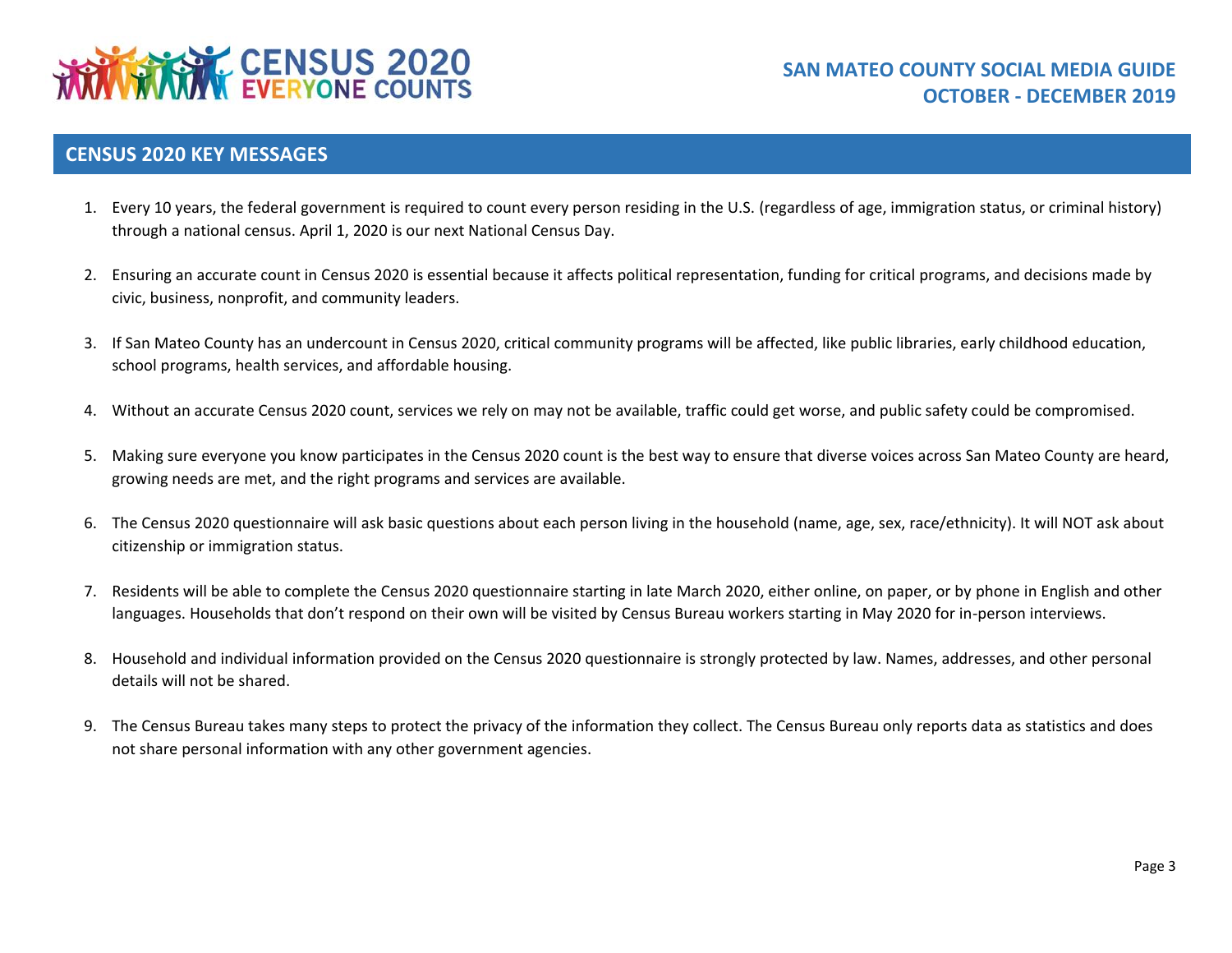# **WINNING CENSUS 2020**

## **SAN MATEO COUNTY SOCIAL MEDIA GUIDE OCTOBER - DECEMBER 2019**

#### **IDEAS FOR GENERATING SOCIAL MEDIA CONTENT AND INCREASING ENGAGEMENT**

#### **Storytelling**

In a Q&A format to create compelling narratives with a human-interest element, post stories of individuals and communities talking about how they use census data to demonstrate its value and influence. Pair with a photo. Or using an iPhone, shoot a 45-second video of the subject (community-based organizations, stakeholders, leaders) telling their story of how census data is used.

#### **Twitter Chat**

Host a live Twitter chat at a pre-determined time to discuss a 2020 Census topic using a designated hashtag for each tweet contributed. Moderator to a) post questions to prompt responses from participants and encourage interaction among the group and b) answer and address all questions. Promote the event beforehand to increase participation. Chats typically last an hour.

#### **Customer Service Hashtag**

Develop a customer service-oriented hashtag as a vehicle for audiences to ask questions, get information, and receive support. This is a flexible option where users can ask questions on any channel using the hashtag and get quick responses. The inquiries with different answers and questions – all of which could be useful for the public – would appear across any channel that supports hashtags. NOTE: Responding to all user inquiries and following up with users would require careful monitoring for all questions.

#### **Link Building**

Share earned content from partners on your social media channels. Tag organizations on social media when cross-promoting their content or referencing them in a post or tweet. Share posts, tweets, and links from partner organization's social media networks. Provide a list of posts/tweet URLs for partners to share once published on your networks.

#### **Crowdsource**

Solicit brief video clips, quotes, and photos from the public, hard to count populations and influencers to post on your social media channels. Use the campaign title "Why We Count" and prompt with "Show us what matters to you about where you live." Collect all the content and post on your channels to communicate the importance of the census in supporting the needs of communities.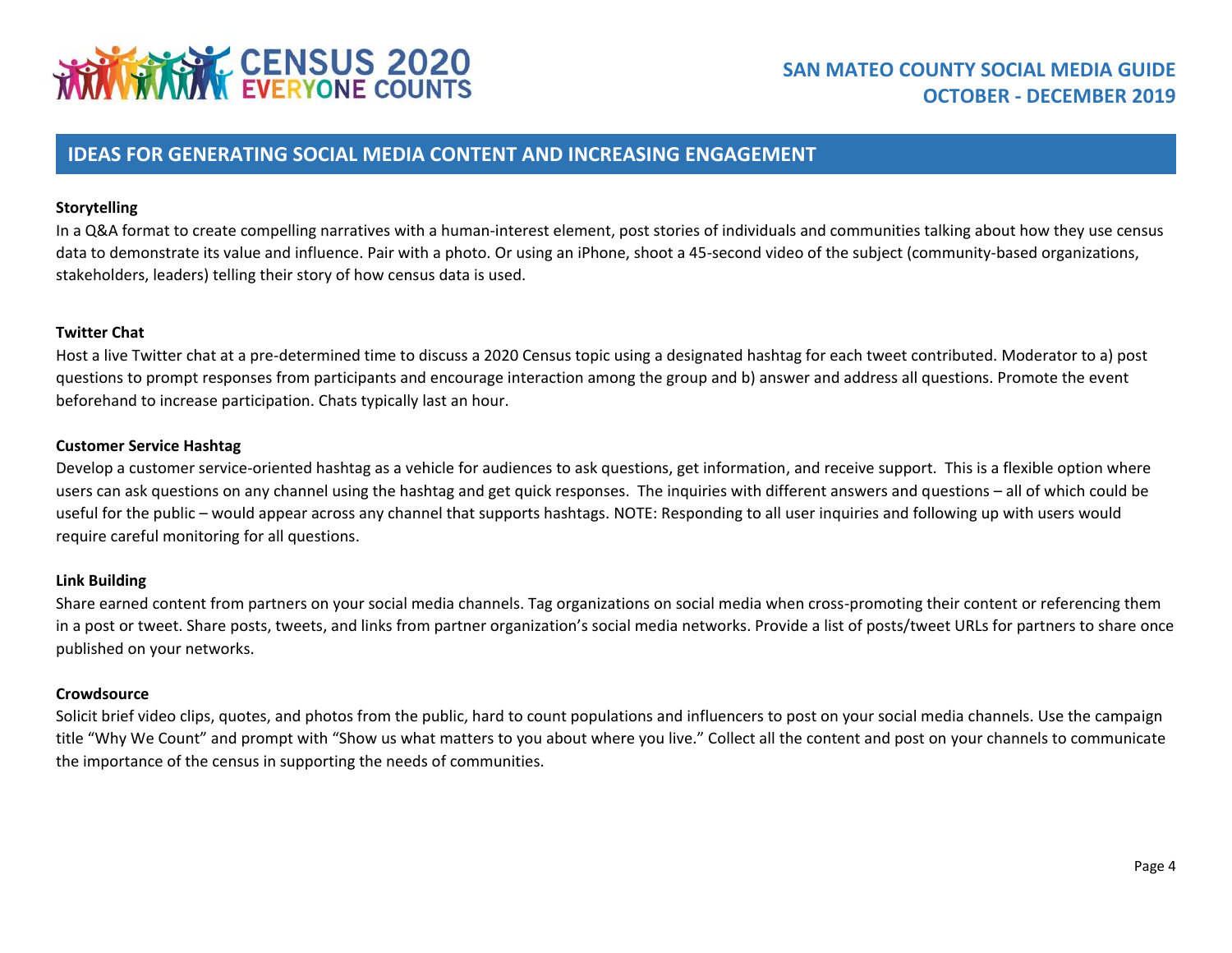

#### **Live Video Event**

Share on-the-ground events, in-person engagements, roundtables, meetings, and panel discussions on Facebook Live to raise awareness of the 2020 Census and foster open, two-way dialogue about the survey with digital audiences. Facebook Live also helps to engage current partnerships and build new ones, allowing both parties to expand the organic reach of their content.

#### **Polls**

Create a Twitter or Facebook poll on a 2020 Census topic to raise awareness of the census in general as well as enhance customer service efforts and deliver the right message at the right time, driving online completion of the census, and assisting with data dissemination. Use the poll data to better understand your audience and find out what potential concerns there are; directly address those issues with follow up posts.

#### **PUBLIC INTERACTOIN: RESPOND & ENGAGE RESOURCES**

County of San Mateo 2020 Census Talking Points and FAQs:<https://cmo.smcgov.org/census-2020-outreach-resources>

Asian Americans Advancing Justice 2020 Census FAQs[: https://www.countusin2020.org/](https://www.countusin2020.org/)

U.S. Census Bureau 2020 Census FAQs: [https://ask.census.gov/prweb/PRServletCustom/YACFBFye-rFIz\\_FoGtyvDRUGg1Uzu5Mn\\*/!STANDARD](https://ask.census.gov/prweb/PRServletCustom/YACFBFye-rFIz_FoGtyvDRUGg1Uzu5Mn*/!STANDARD)

Should I Respond? <https://smcgov.sharepoint.com/sites/communicationsportal/Documents/Social%20Media%20Handbook.pdf>

How to Handle Negative Social Media Comments:<https://www.socialmediaexaminer.com/how-to-handle-customer-complaints-via-social-media/>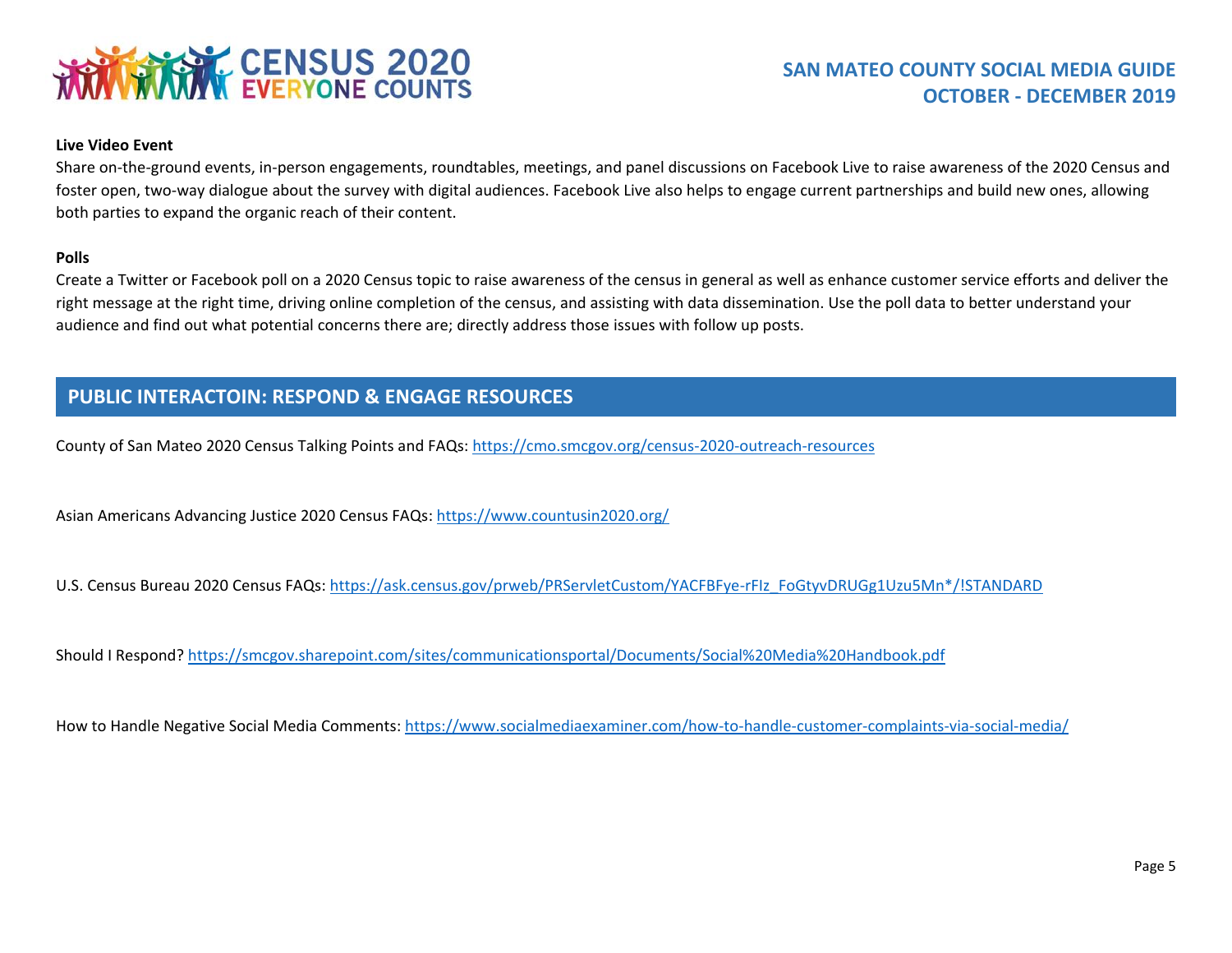# **THE TABLE STATE OF STATE OF STATE STATE OF STATE OF STATE STATE OF STATE STATE OF STATE STATE STATE STATE STATE**

#### **COMMUNICATION PHASE 2 (OCTOBER - DECEMBER 2019)**

#### **OBJECTIVE**

Increase understanding of the value of Census 2020 and importance of everyone being counted through **broad** media and community outreach.

#### **KEY MESSAGES**

- There is a lot at stake with Census 2020 for all of us.
- If some residents are not counted, their voices will not be heard and their needs will not be considered.
- Critical community programs will be affected, like public libraries, early childhood education, school lunch programs, health services, and affordable housing.

#### **CALL TO ACTION**

- Learn more about how Census 2020 will affect your community.
- Pledge to participate in Census 2020.

### **HASHTAGS**

- #2020Census
- #EveryoneCounts
- #SMCCounts
- #InsertyourcityCounts

### **SOCIA MEDIA POSTS**

Below are sample posts for each month that you can use on your own social media channels—either as is or edited to add a personal touch and better match the interests and concerns of your community and organization.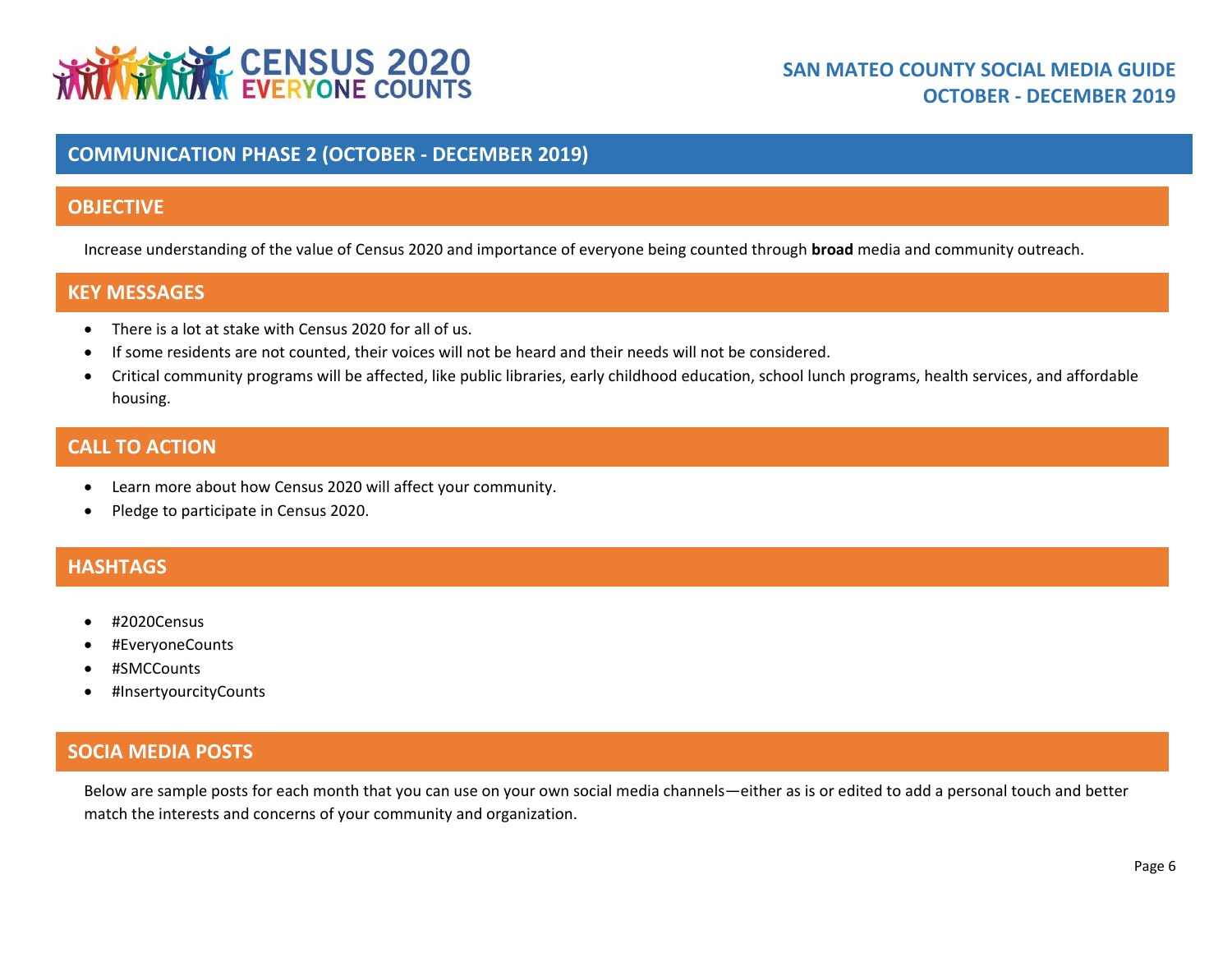# **THRANGE CENSUS 2020**

## **SAN MATEO COUNTY SOCIAL MEDIA GUIDE OCTOBER - DECEMBER 2019**

| <b>OCTOBER 2019</b>                                     |                                                                                                                                                                                                                                                                                                                                                                                                   |                                                                                                                                                                                                                                                                                                                |  |  |
|---------------------------------------------------------|---------------------------------------------------------------------------------------------------------------------------------------------------------------------------------------------------------------------------------------------------------------------------------------------------------------------------------------------------------------------------------------------------|----------------------------------------------------------------------------------------------------------------------------------------------------------------------------------------------------------------------------------------------------------------------------------------------------------------|--|--|
| <b>Image</b>                                            | Facebook / Instagram                                                                                                                                                                                                                                                                                                                                                                              | <b>Twitter</b>                                                                                                                                                                                                                                                                                                 |  |  |
| October 1st                                             | #2020Census is only 6 months away! Pledge to be counted so:<br>Your voice is heard<br>$\checkmark$<br>There is enough funding for services that we rely on<br>✓<br>All communities get a fair share of resources<br>Visit www.smccensus.org #SMCcounts #EveryoneCounts                                                                                                                            | #2020Census is only 6 months away! Pledge to be counted so:<br>Your voice is heard<br>✓<br>There is enough funding for services that we rely on<br>✓<br>All communities get a fair share of resources<br>✓<br>Visit www.smccensus.org #SMCcounts #EveryoneCounts                                               |  |  |
| Mama<br>laman<br>엄마<br><b>Aoeder</b><br>Week of Oct 7th | Did you know that there are over 100 languages spoken in San Mateo<br>County, and 47% of residents speak a language other than English at<br>home? This month we celebrate #BilingualChildMonth, as many of the<br>children are bilingual in @SanMateoCo. Let's make sure all children are<br>counted during the #2020Census                                                                      | Did you know that there are over 100 languages spoken in San<br>Mateo County, and 47% of residents speak a language other than<br>English at home? This month we celebrate #BilingualChildMonth, as<br>many of the children are bilingual in @SanMateoCo. Count all<br>children in #2020Census #EveryoneCounts |  |  |
| <b>Hello</b><br>AWESOME !!!<br>Week of Oct 14th         | When @SanMateoCo says #EveryoneCounts, we mean it! Celebrate YOU<br>this month during #ImJustMeBecause and tell us why you are so unique<br>and special. We appreciate every resident and want to make sure you are<br>counted in the #2020Census. Without you, our county wouldn't be as<br>diverse, making it an extraordinary place to live. #SmcCounts                                        | Celebrating YOU this month #ImJustMeBecause - tell us why you are<br>so unique and special! We vevery resident & want YOU to be<br>counted in #2020Census. Because of our diversity, @SanMateoCo is<br>an extraordinary place to live #SmcCounts #EveryoneCounts                                               |  |  |
| October 20th                                            | What matters to you most in San Mateo County? Transportation? Schools?<br>Hospitals? Statistics from the U.S. Bureau help inform planning efforts for<br>these and more important community resources. Learn how census data<br>impact you and your community. Visit www.smccensus.org<br>#worldstatisticsday #SMCcounts #EveryoneCounts #2020Census                                              | What matters to you? Transportation? Schools? Hospitals? Statistics<br>from @uscensusbureau shape planning efforts for these and more<br>services. Learn how census data impact you and your community.<br>Visit www.smccensus.org. #worldstatisticsday #SMCcounts<br>#2020Census #EveryoneCounts              |  |  |
| October 26th                                            | One of the most powerful ways you can make a difference in your<br>community is by being counted in the 2020 Census. It affects how we plan<br>for the future, our voice in government and funding for critical public<br>resources like roads, hospitals and schools. Learn more about how you can<br>participate: www.smccensus.org. #makeadifference #SMCcounts<br>#EveryoneCounts #2020Census | A powerful way to #makeadifference in your community is by being<br>counted in the 2020 Census. It affects our voice in govt + funding for<br>critical resources like roads, hospitals and schools. Learn how you<br>can participate: www.smccensus.org. #SMCcounts #EveryoneCounts<br>#2020Census             |  |  |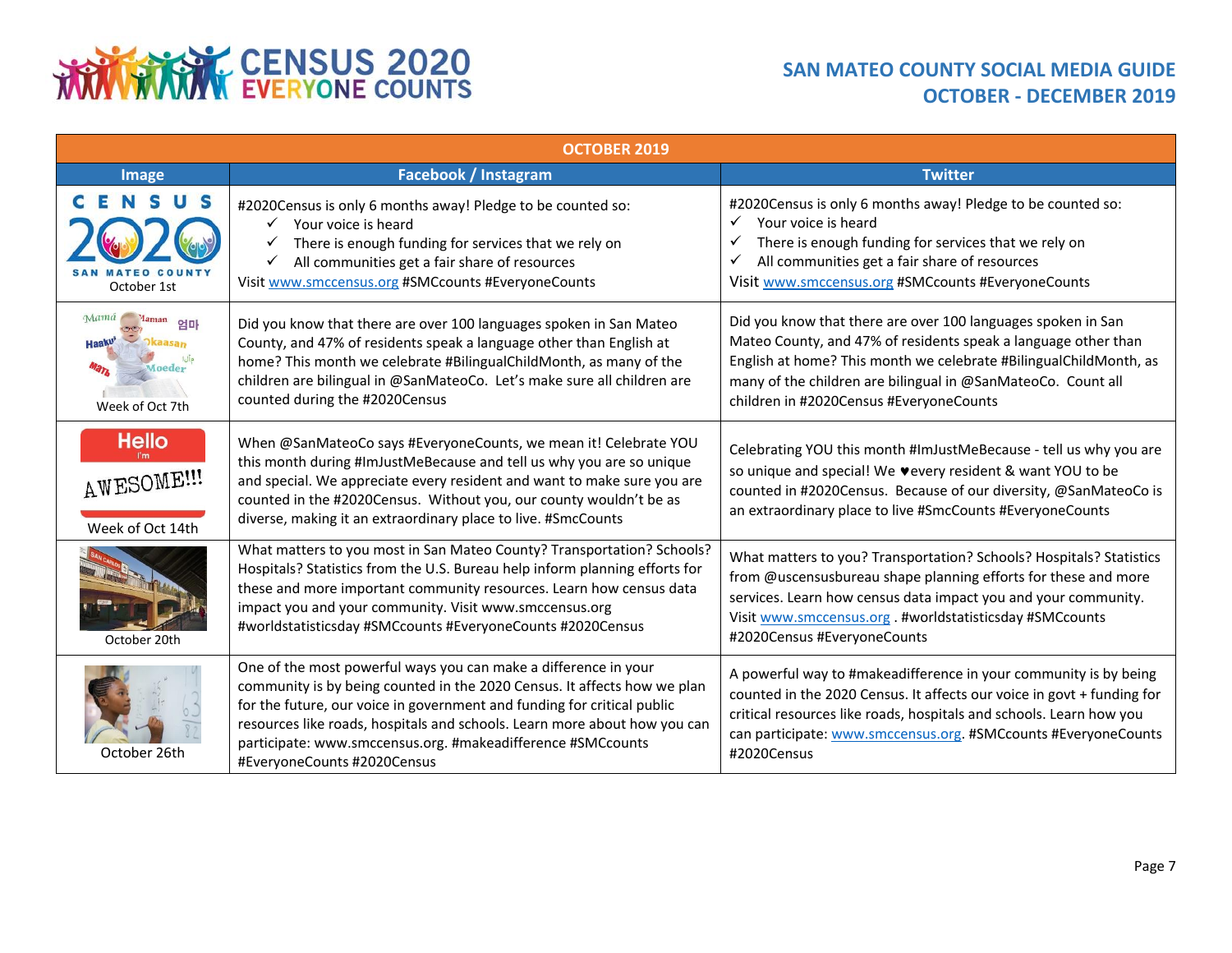



Don't be spooked by having to respond to the upcoming #2020Census. Whether you fill out the form online, by phone or by mail, there are laws in place to make sure your information is secure so there's nothing to be scared about. More on the 2020 Census here: [www.smccensus.org](http://www.smccensus.org/) #Halloween #SMCcounts #EveryoneCounts

Don't be spooked by responding to the #2020Census. Whether you fill out the form online, by phone or by mail, there are laws in place to make sure your information is secure. Learn more: [www.smccensus.org](http://www.smccensus.org/) . #Halloween #SMCcounts #EveryoneCounts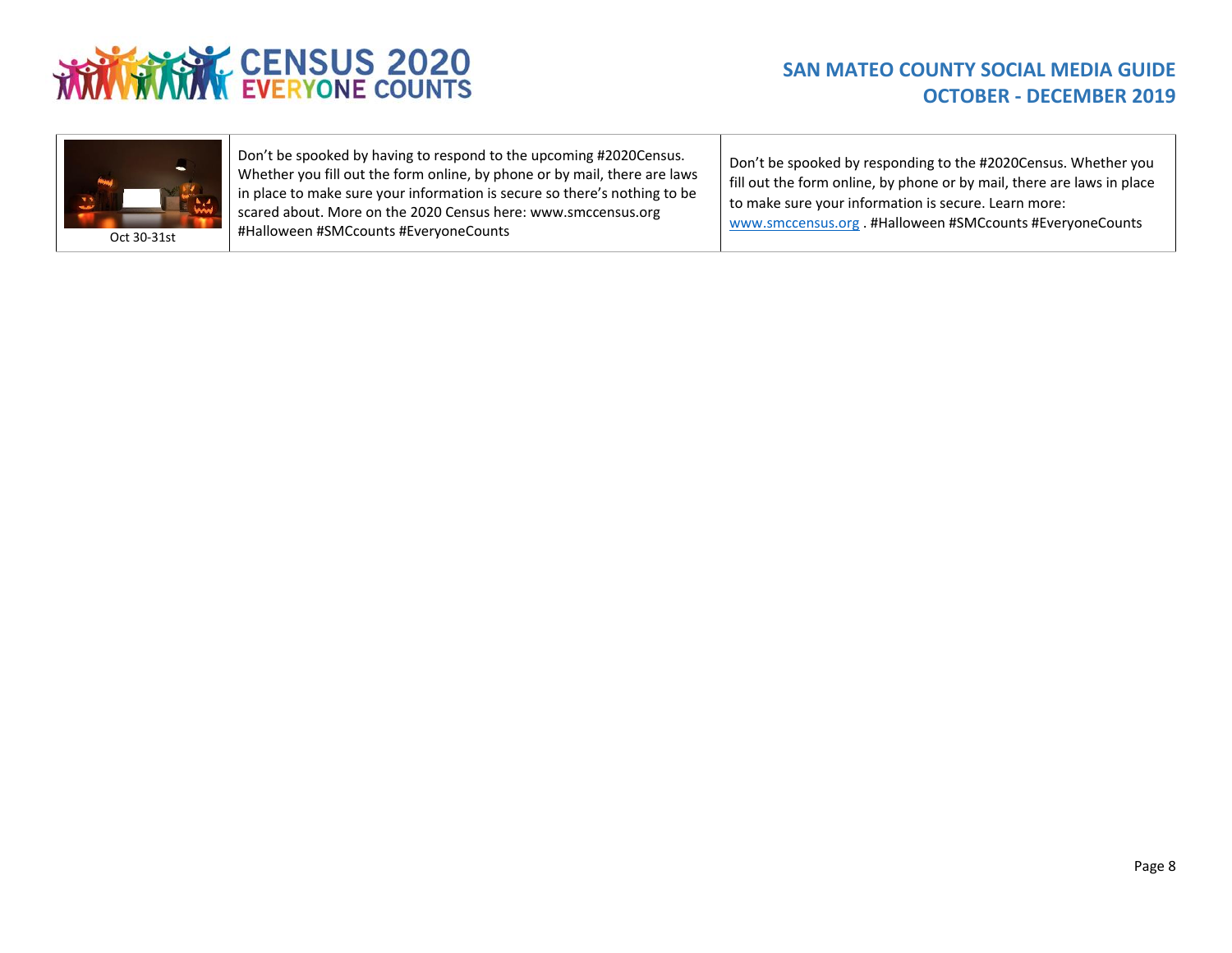# **THRANGE CENSUS 2020**

### **SAN MATEO COUNTY SOCIAL MEDIA GUIDE OCTOBER - DECEMBER 2019**

| <b>NOVEMBER 2019</b>                     |                                                                                                                                                                                                                                                                                                                                                                                                                                                                                                                                                |                                                                                                                                                                                                                                                                                                                 |  |  |
|------------------------------------------|------------------------------------------------------------------------------------------------------------------------------------------------------------------------------------------------------------------------------------------------------------------------------------------------------------------------------------------------------------------------------------------------------------------------------------------------------------------------------------------------------------------------------------------------|-----------------------------------------------------------------------------------------------------------------------------------------------------------------------------------------------------------------------------------------------------------------------------------------------------------------|--|--|
| <b>Image</b>                             | <b>Facebook / Instagram</b>                                                                                                                                                                                                                                                                                                                                                                                                                                                                                                                    | <b>Twitter</b>                                                                                                                                                                                                                                                                                                  |  |  |
| November 5th                             | Election Day is a good reminder that not only does your vote count, it's also<br>really important to be counted. Make sure you complete the 2020 Census in<br>April. The way the government spends your tax dollars, the way businesses make<br>decisions, and the way we elect our leaders all depend on it! The 2020<br>population numbers will shape how political power and federal tax dollars are<br>shared in the U.S over the next 10 years. Be counted: www.smccensus.org.<br>#ElectionDay2019 #SMCcounts #EveryoneCounts #2020Census | #ElectionDay is a good reminder that not only does your vote<br>count, it's also really important to be counted! Make sure you<br>complete the #2020Census in April. Population numbers shape<br>how political power & federal tax dollars are shared in US over<br>next 10 years: www.smccensus.org #SMCcounts |  |  |
| November 11th                            | Make sure the veterans in your life are counted in the #2020Census! Veterans<br>have done the hard jobs and deserve the resources from the government that<br>they have earned. Data is used for policy analysis, program planning & budgeting<br>for critical vet programs. Learn more about the 2020 Census here:<br>www.smccensus.org. #VeteransDay #SMCcounts #EveryoneCounts (and then<br>link the image to this video: https://youtu.be/SkcLlv22UPc)                                                                                     | #Veterans-#BeCounted in the #2020Census, Veterans have<br>done the hard jobs already and deserve the resources from the<br>government that they have earned. Census data is used for<br>policy analysis, program planning & budgeting for critical vet<br>programs. https://youtu.be/SkcLlv22UPc #VeteransDay   |  |  |
| Week of Nov 18th                         | Did you know that the Census Bureau takes many steps to protect the privacy of<br>the information they collect? The Census Bureau only reports data as statistics<br>and does not share personal information with any other government agencies.<br>More on the 2020 Census here: www.smccensus.org. #SMCcounts<br>#EveryoneCounts #2020Census                                                                                                                                                                                                 | Did you know that the @uscensusbureau takes many steps to<br>protect the privacy of the information they collect? The Census<br>Bureau only reports data as statistics & does not share<br>personal information w/ any other government agencies. More<br>here: www.smccensus.org. #2020Census                  |  |  |
| Week of Nov 25th                         | This Thanksgiving, make a pledge that you and your family members will be<br>counted in the 2020 Census. We'll all be thankful for at least the next 10 years.<br>Because if we don't have an accurate count, we won't have adequate<br>representation in state and national government or get our fair share of funding<br>for services residents rely on. Learn more here: www.smccensus.org.<br>#SMCcounts #EveryoneCounts #2020Census                                                                                                      | This #Thanksgiving make a pledge that you & your family will<br>be counted in the #2020Census. We'll all be thankful for at<br>least next 10 years. An accurate count means adequate<br>representation in state & national gov & funding for services<br>residents rely on: www.smccensus.org                   |  |  |
| <b>BUSIN</b><br>SATURDA<br>November 30th | Own a small business or thinking of starting one? Census data can help you make<br>informed decisions on where you should set up shop and how to market to your<br>potential customers. Learn more about why it's important to be counted in the<br>2020 Census here: www.smccensus.org. #shopsmall #smallbusinesssaturday<br>#SMCcounts #EveryoneCounts #2020Census                                                                                                                                                                           | Own a small business or thinking of starting one? Census data<br>can help you make informed decisions on where you should<br>set up shop & how to market to potential customers. More on<br>the #2020Census here: www.smccensus.org #shopsmall<br>#smallbusinesssaturday #SMCcounts #BeCounted                  |  |  |